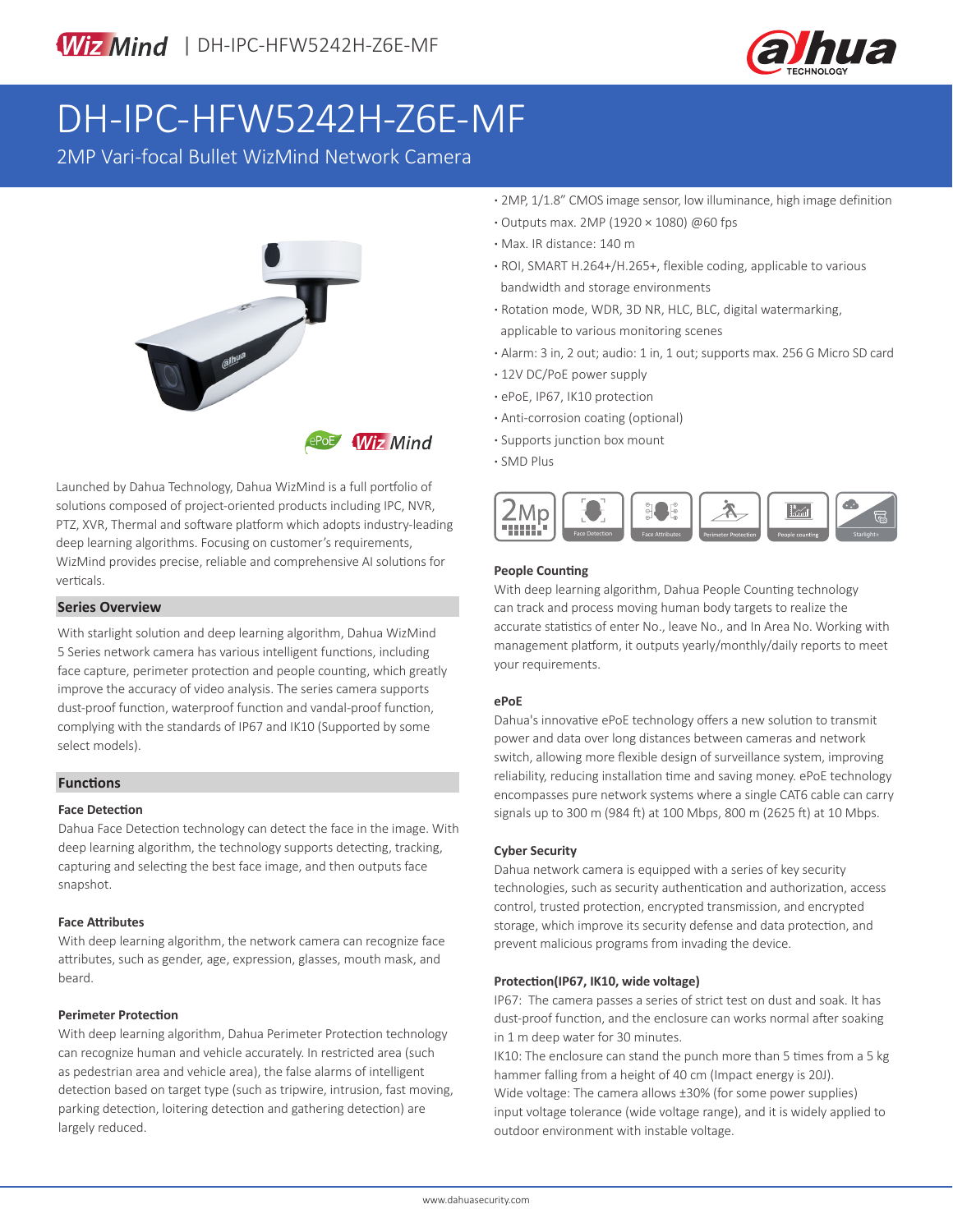# Wiz Mind | DH-IPC-HFW5242H-Z6E-MF

# **Technical Specification**

| Camera                          |      |                                                                                         |                                |                      |                      |
|---------------------------------|------|-----------------------------------------------------------------------------------------|--------------------------------|----------------------|----------------------|
| <b>Image Sensor</b>             |      | 1/1.8" CMOS                                                                             |                                |                      |                      |
| Max. Resolution                 |      | 1920 (H) × 1080 (V)                                                                     |                                |                      |                      |
| <b>ROM</b>                      |      | 128 MB                                                                                  |                                |                      |                      |
| <b>RAM</b>                      |      | 1 GB                                                                                    |                                |                      |                      |
| <b>Scanning System</b>          |      | Progressive                                                                             |                                |                      |                      |
| <b>Electronic Shutter Speed</b> |      | Auto/Manual 1/3 s-1/100,000 s                                                           |                                |                      |                      |
| Min. Illumination               |      | 0.002 Lux@F1.6 (Color, 30IRE)<br>0.0002 Lux@F1.6 (B/W, 30IRE)<br>0 Lux (Illuminator on) |                                |                      |                      |
| S/N Ratio                       |      | $>56$ dB                                                                                |                                |                      |                      |
| <b>Illumination Distance</b>    |      | 140 m (459.3 ft) (IR LED)                                                               |                                |                      |                      |
| Illuminator On/Off Control      |      | Auto/Manual                                                                             |                                |                      |                      |
| <b>Illuminator Number</b>       |      | 4 (IR LED)                                                                              |                                |                      |                      |
| Pan/Tilt/Rotation Range         |      | Pan: 0°-360°<br>Tilt: 0°-90°<br>Rotation: 0°-360°                                       |                                |                      |                      |
| Lens                            |      |                                                                                         |                                |                      |                      |
| Lens Type                       |      | Motorized vari-focal                                                                    |                                |                      |                      |
| Mount Type                      |      | Module                                                                                  |                                |                      |                      |
| Focal Length                    |      | 8 mm-48 mm                                                                              |                                |                      |                      |
| Max. Aperture                   |      | F1.6 (Constant)                                                                         |                                |                      |                      |
| Field of View                   |      | Horizontal: 42°-10.9°<br>Vertical: 23°-6°<br>Diagonal: 49°-12°                          |                                |                      |                      |
| Iris Type                       |      | Auto                                                                                    |                                |                      |                      |
| <b>Close Focus Distance</b>     |      | 2.5 m-6 m (8.2 ft-19.7 ft)                                                              |                                |                      |                      |
| <b>DORI</b><br>Distance         | Lens | Detect                                                                                  | Observe                        | Recognize            | Identify             |
|                                 | W    | 107.0 m<br>$(351.0 \text{ ft})$                                                         | 40.0 m<br>$(131.2 \text{ ft})$ | 21.0 m<br>(68.9 ft)  | 10.0 m<br>(32.8 ft)  |
|                                 | T    | 400.0 m<br>(1312.3 ft)                                                                  | 160 m<br>(524.9 ft)            | 80.0 m<br>(262.5 ft) | 40.0 m<br>(131.2 ft) |
| ---                             |      |                                                                                         |                                |                      |                      |

#### Smart Event

| <b>IVS</b>                 | Abandoned object; missing object                                                                                                                                                                                                                                                                                                                                                                                                                                                                       |  |  |  |
|----------------------------|--------------------------------------------------------------------------------------------------------------------------------------------------------------------------------------------------------------------------------------------------------------------------------------------------------------------------------------------------------------------------------------------------------------------------------------------------------------------------------------------------------|--|--|--|
| Heat Map                   | Yes                                                                                                                                                                                                                                                                                                                                                                                                                                                                                                    |  |  |  |
| Professional, intelligent  |                                                                                                                                                                                                                                                                                                                                                                                                                                                                                                        |  |  |  |
| IVS (Perimeter Protection) | Tripwire; intrusion; fast moving (the three functions<br>support the classification and accurate detection<br>of vehicle and human); loitering detection; people<br>gathering; parking detection                                                                                                                                                                                                                                                                                                       |  |  |  |
| <b>Face Detection</b>      | Face detection; track; optimization; snapshot; report high<br>quality picture; face enhancement; face exposure; face<br>attribute extract, 6 attributes and 8 expressions: Gender,<br>age, glasses, expressions (anger, calm, happiness,<br>sadness, disgust, surprise, confusion and fear), mask,<br>beard; face matting setting: face, single inch photo; three<br>snapshot methods: real-time snapshot, optimization<br>snapshot, quality priority; face angle filter; optimization<br>time setting |  |  |  |

| <b>People Counting</b>                  | Support the counting of enter number, leave number<br>and pass number, and displaying and outputting yearly/<br>monthly/daily reports<br>Support the counting of number in area, and 4 rules<br>configuration. Count number of people or stay time and<br>link alarm<br>Support queue management, and 4 rules configuration.<br>Count number of people or stay time and link alarm                                                                                                                                          |  |
|-----------------------------------------|-----------------------------------------------------------------------------------------------------------------------------------------------------------------------------------------------------------------------------------------------------------------------------------------------------------------------------------------------------------------------------------------------------------------------------------------------------------------------------------------------------------------------------|--|
| Intelligent Search                      | Work together with Smart NVR to perform refine<br>intelligent search, event extraction and merging to event<br>videos                                                                                                                                                                                                                                                                                                                                                                                                       |  |
| Video                                   |                                                                                                                                                                                                                                                                                                                                                                                                                                                                                                                             |  |
| Video Compression                       | H.265; H.264; H.264H; H.264B; MJPEG (only supported<br>by the sub stream)                                                                                                                                                                                                                                                                                                                                                                                                                                                   |  |
| <b>Smart Codec</b>                      | Smart H.265+/H.264+                                                                                                                                                                                                                                                                                                                                                                                                                                                                                                         |  |
| Video Frame Rate                        | Main stream: 1920 × 1080 (1 fps-50/60 fps)<br>Sub stream: D1 (1 fps-50/60 fps)<br>Third stream: 1080p (1 fps-25/30 fps)<br>*The values above are the max. frame rates of each<br>stream; for multiple streams, the values will be subjected<br>to the total encoding capacity.                                                                                                                                                                                                                                              |  |
| <b>Stream Capability</b>                | 3 streams                                                                                                                                                                                                                                                                                                                                                                                                                                                                                                                   |  |
| Resolution                              | 1080p (1920 × 1080); 1.3M (1280 × 960); 720p (1280<br>× 720); D1 (704 × 576/704 × 480); VGA (640 × 480); CIF<br>$(354 \times 288/354 \times 240)$                                                                                                                                                                                                                                                                                                                                                                           |  |
| <b>Bit Rate Control</b>                 | CBR/VBR                                                                                                                                                                                                                                                                                                                                                                                                                                                                                                                     |  |
| Video Bit Rate                          | H.264: 32 kbps-8192 kbps<br>H.265: 19 kbps-8192 kbps                                                                                                                                                                                                                                                                                                                                                                                                                                                                        |  |
| Day/Night                               | Auto (ICR)/Color/B/W                                                                                                                                                                                                                                                                                                                                                                                                                                                                                                        |  |
| <b>BLC</b>                              | Yes                                                                                                                                                                                                                                                                                                                                                                                                                                                                                                                         |  |
| <b>HLC</b>                              | Yes                                                                                                                                                                                                                                                                                                                                                                                                                                                                                                                         |  |
| <b>WDR</b>                              | 140 dB                                                                                                                                                                                                                                                                                                                                                                                                                                                                                                                      |  |
| White Balance                           | Auto/natural/street lamp/outdoor/manual/regional<br>custom                                                                                                                                                                                                                                                                                                                                                                                                                                                                  |  |
| Gain Control                            | Auto/Manual                                                                                                                                                                                                                                                                                                                                                                                                                                                                                                                 |  |
| Noise Reduction                         | 3D NR                                                                                                                                                                                                                                                                                                                                                                                                                                                                                                                       |  |
| <b>Motion Detection</b>                 | OFF/ON (4 areas, rectangular)                                                                                                                                                                                                                                                                                                                                                                                                                                                                                               |  |
| Region of Interest (RoI)                | Yes (4 areas)                                                                                                                                                                                                                                                                                                                                                                                                                                                                                                               |  |
| Electronic Image<br>Stabilization (EIS) | Yes                                                                                                                                                                                                                                                                                                                                                                                                                                                                                                                         |  |
| <b>Smart Illumination</b>               | Yes                                                                                                                                                                                                                                                                                                                                                                                                                                                                                                                         |  |
| Defog                                   | Yes                                                                                                                                                                                                                                                                                                                                                                                                                                                                                                                         |  |
| Image Rotation                          | 0°/90°/180°/270°                                                                                                                                                                                                                                                                                                                                                                                                                                                                                                            |  |
| Mirror                                  | Yes                                                                                                                                                                                                                                                                                                                                                                                                                                                                                                                         |  |
| <b>Privacy Masking</b>                  | 4 areas                                                                                                                                                                                                                                                                                                                                                                                                                                                                                                                     |  |
| Audio                                   |                                                                                                                                                                                                                                                                                                                                                                                                                                                                                                                             |  |
| <b>Audio Compression</b>                | PCM; G.711a; G.711Mu; G.726; G.723                                                                                                                                                                                                                                                                                                                                                                                                                                                                                          |  |
| Alarm                                   |                                                                                                                                                                                                                                                                                                                                                                                                                                                                                                                             |  |
| Alarm Event                             | No SD card; SD card full; SD card error; network<br>disconnection; IP conflict; illegal access; motion<br>detection; video tampering; defocus detection; scene<br>changing; intrusion; tripwire; abandoned object;<br>missing object; fast moving; parking detection; loitering<br>detection; people gathering; input abnormal detection;<br>intensity change detection; people counting; face<br>detection; voltage detection; people counting in area;<br>stay alarm; people No. exception detection, queue<br>management |  |